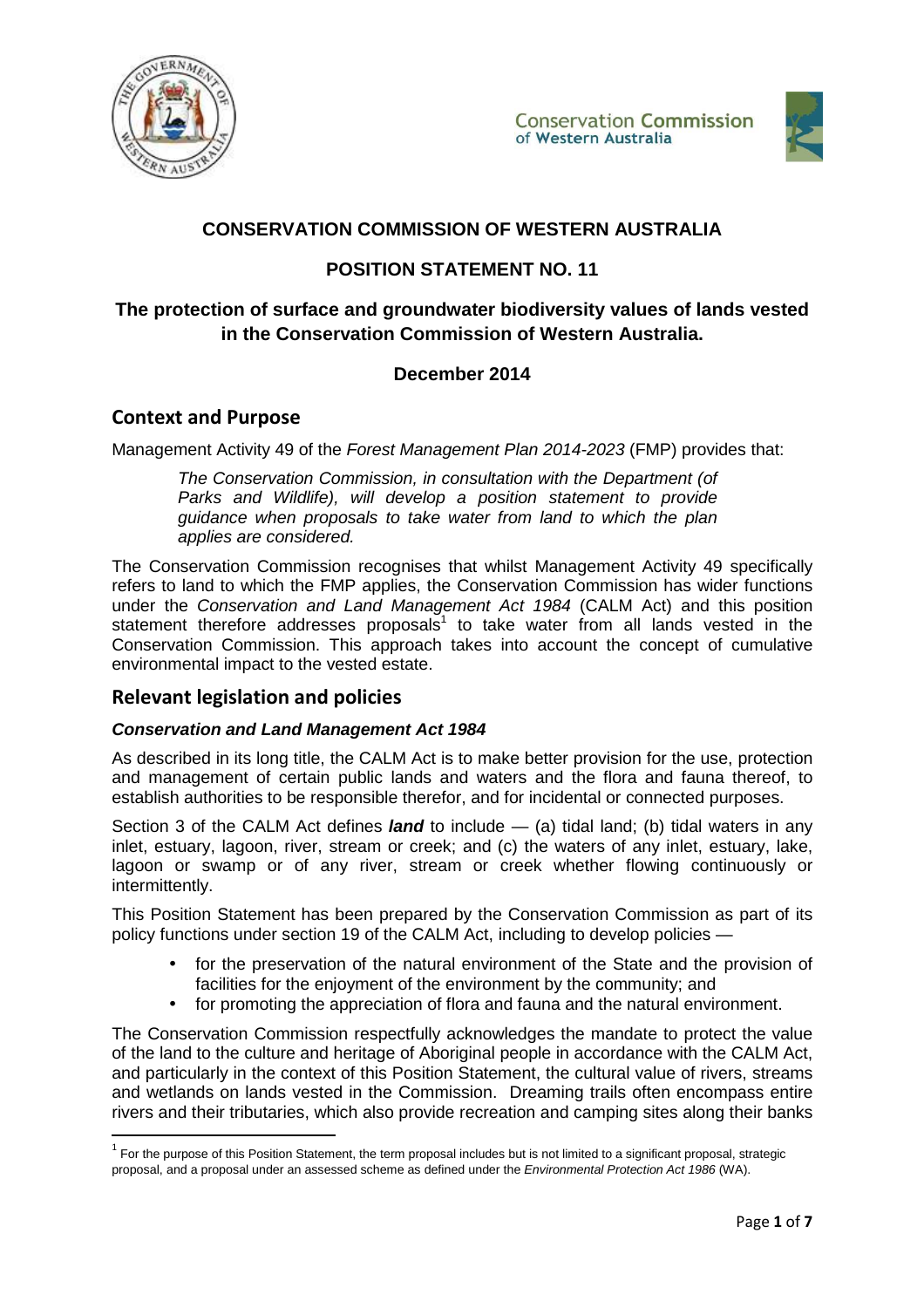(Conservation Commission, 2013). Any proposals to take water from Conservation Commission vested lands should therefore ensure the protection of cultural and heritage values associated with aquatic ecosystems in lands reserved under the CALM Act.

#### **Rights in Water and Irrigation Act 1914**

The Rights in Water and Irrigation Act 1914 provides the legislative basis for the planning, regulation, management, protection and allocation of water resources in Western Australia, including the identification and management of water for ecosystems (National Water Commission, 2012).

Statewide Policy No. 5, Environmental Water Provisions Policy for Western Australia outlines the process for determining ecological water requirements and environmental water provisions for surface water and groundwater resources (Water and Rivers Commission, 2000, Department of Water). This Statewide Policy defines ecological water requirements as the water regimes needed to maintain ecological values of water dependent ecosystems at a low level of risk. Ecological water requirements are determined on the basis of the best scientific information.

#### **Environmental Protection Act 1986**

 $\overline{a}$ 

As proposals to take water from Conservation Commission vested lands may relate to Part IV (environmental impact assessment) and Part V (environmental regulation)<sup>2</sup> of the Environmental Protection Act 1986 (EP Act), this Position Statement is also in line with the prevention, control and abatement of pollution and environmental harm, for the conservation, preservation, protection, enhancement and management of the environment and for matters incidental to or connected with the foregoing.

# **The protection of surface and groundwater biodiversity values of lands vested in the Conservation Commission**

Management plans prepared by the Conservation Commission under the CALM Act identify key values and threats, management objectives and actions and key performance indicators (KPIs) for land vested in the Conservation Commission. Criterion 2 of Conservation Commission Position Statement No. 9 specifically requires KPIs in management plans to be driven by values and used to report management actions in relation to those values (Conservation Commission, 2014b). This criterion is particularly important in enabling the Conservation Commission to undertake its performance assessment function in relation to biodiversity values of lands vested under the CALM Act.

In considering proposals to take water from CALM Act reserves and/or from nearby areas, the Conservation Commission will refer to the management plan for the reserve (or group of reserves) in the first instance. Specifically, the Conservation Commission will look at how proposals will affect the values and delivery of management objectives prescribed in management plans prepared under the CALM Act. An example of this approach is the Conservation Commission's submission to the Environmental Protection Authority on the South West Yarragadee Water Supply Development which identified issues posed by the proposal in achieving management objectives in the Forest Management Plan 2004-2013 (Conservation Commission, 2006).

In the absence of a management plan, the Conservation Commission will obtain guidance from environmental impact assessment processes, including expert advice from the Department of Parks and Wildlife.

<sup>&</sup>lt;sup>2</sup> relevant to emissions and discharges from prescribed premises under the Environmental Protection Act 1986 (WA). See also Schedule 1 — Prescribed premises, Category number 6: Mine dewatering: premises on which water is extracted and discharged into the environment to allow mining of ore (*Environmental Protection Regulations 1987*, Schedule 1).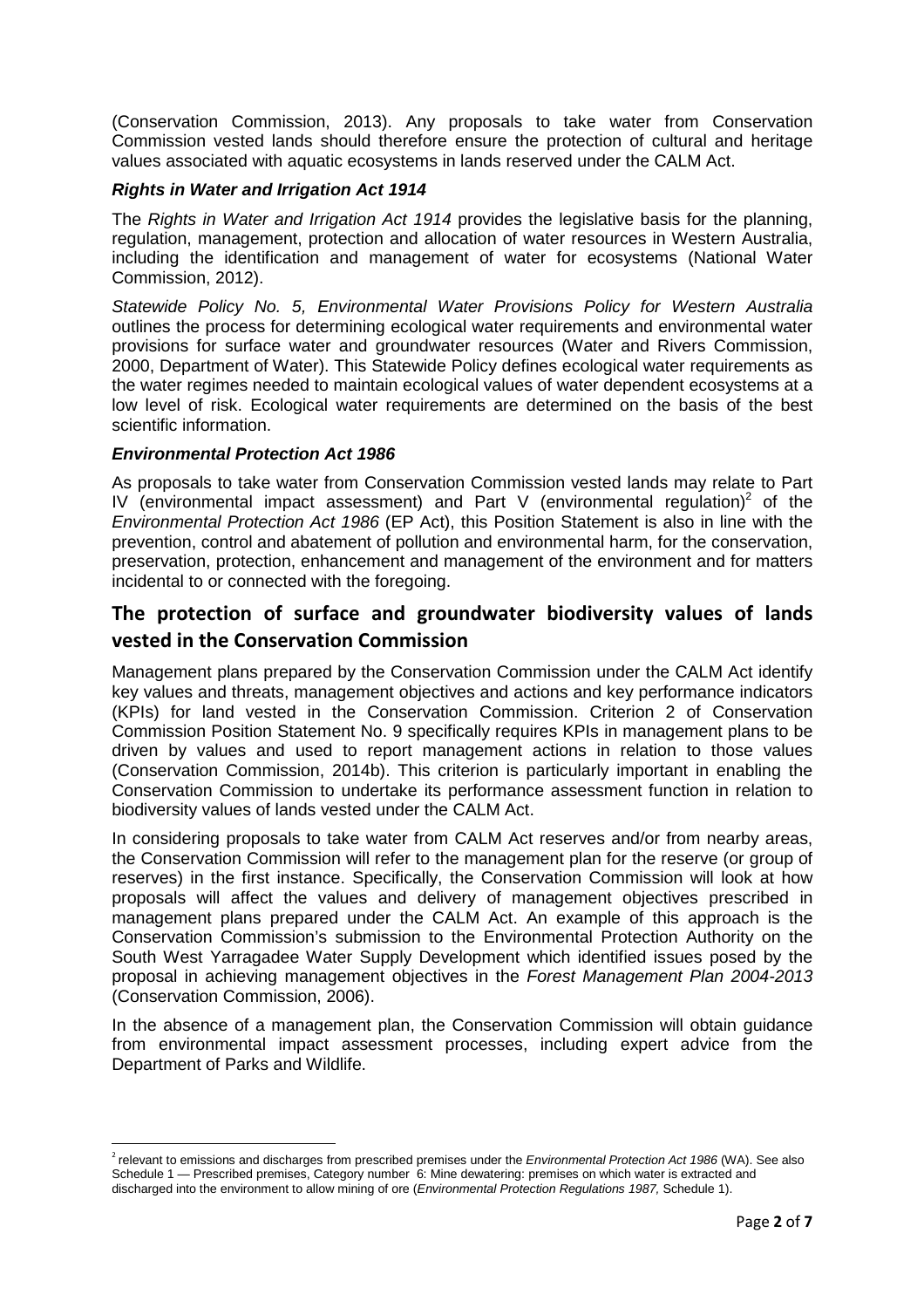#### **Aquatic habitats and the threat of secondary salinisation**

Salinity is a measure of the content of salts in soil or water. Salts are highly soluble in surface and groundwater and can be transported with water movement. Large salts deposits are a natural feature of vast areas of the Australian landscape, stored deep in soils or as surface salt deposits and salt lakes. This natural distribution of salt in the landscape is referred to as *primary* salinity. In contrast, secondary salinity is the result of human land use and either produces more salt or causes primary salinity to rise to the surface of the land (Australian Government Department of Sustainability, Environment, Water Population and Communities, 2012).

The term salinisation has been described as the process of accumulation of salts in soils, waters or sediments (Conservation Commission, 2014a). There are two main types of secondary salinisation: dryland salinity and irrigation salinity. Dryland salinity occurs on nonirrigated land (also affecting wetlands) and usually results from broadscale clearing of native vegetation and its replacement with crops and pastures that use less water. Irrigation salinity occurs when irrigation water is applied to a landscape. In both cases, a change to the water balance leads to salinisation. In Western Australia, the predominant form is dryland salinisation which occurs mainly in the inland agricultural zone of the south-west (Conservation Commission 2014a and Department of Environment and Conservation (Department of Parks and Wildlife) 2012).

Pinder et al explain that the effects of secondary salinisation on aquatic habitats include increased water salinity and altered water chemistry, increased streamflow, more prolonged periods of wetland inundation, vegetation loss and changes, and formation of new wetlands where water tables intersect the land surface. In their study, Pinder et al also refer to evidence that secondary salinisation has detrimental effects on invertebrate communities of natural salt lakes. In addition, it has been recognised that secondary salinisation also has significant effects on the aquatic and fringing vegetation of natural salt lakes (Pinder et al., 2004).

In its recent performance assessment (Salinity management in south-west Western Australia), the Conservation Commission recognised that further information is required to understand the interactions between climate variability, saline groundwater levels, and the changing nature of the threat posed by salinity. In an agricultural context, groundwater disposal, in particular deep drainage, is a widely used engineering option by the agricultural sector for reclaiming salt-affected growing areas. Yet despite this wide application, the Conservation Commission has previously noted that there is limited understanding of the full range of impacts that agricultural drainage has on the biological communities living in wetlands of the Wheatbelt (Conservation Commission 2014a).

A study of aquatic invertebrate assemblages of wetlands and rivers in the Wheatbelt region of Western Australia revealed a wide variety of wetland types inhabited by a rich and diverse aquatic invertebrate fauna of largely southern Australian affinity (Pinder et al 2004). The study noted that a variety of freshwater wetlands including claypans, granite outcrop pools and rivers as well as lakes and swamps are required to provide adequate habitat for aquatic invertebrates in the region. At the time, Pinder et al also recognised the implications of the diffuse nature of the salinity threat, requiring catchment and landscape approaches to wetland and aquatic invertebrate conservation (Pinder et al, 2004).

A recent study provides some insight into the species richness in rivers in the Mediterranean region of south-western Australia. However, according to Davies and Stewart, whilst plant communities in this region have been widely studied, the biodiversity of freshwater communities has been less frequently reported (Davies and Stewart, 2013). Davies and Stewart explain that south-western Australian aquatic fauna is characterised by a high degree of endemicity including several species found only on Gondwanan continental fragments.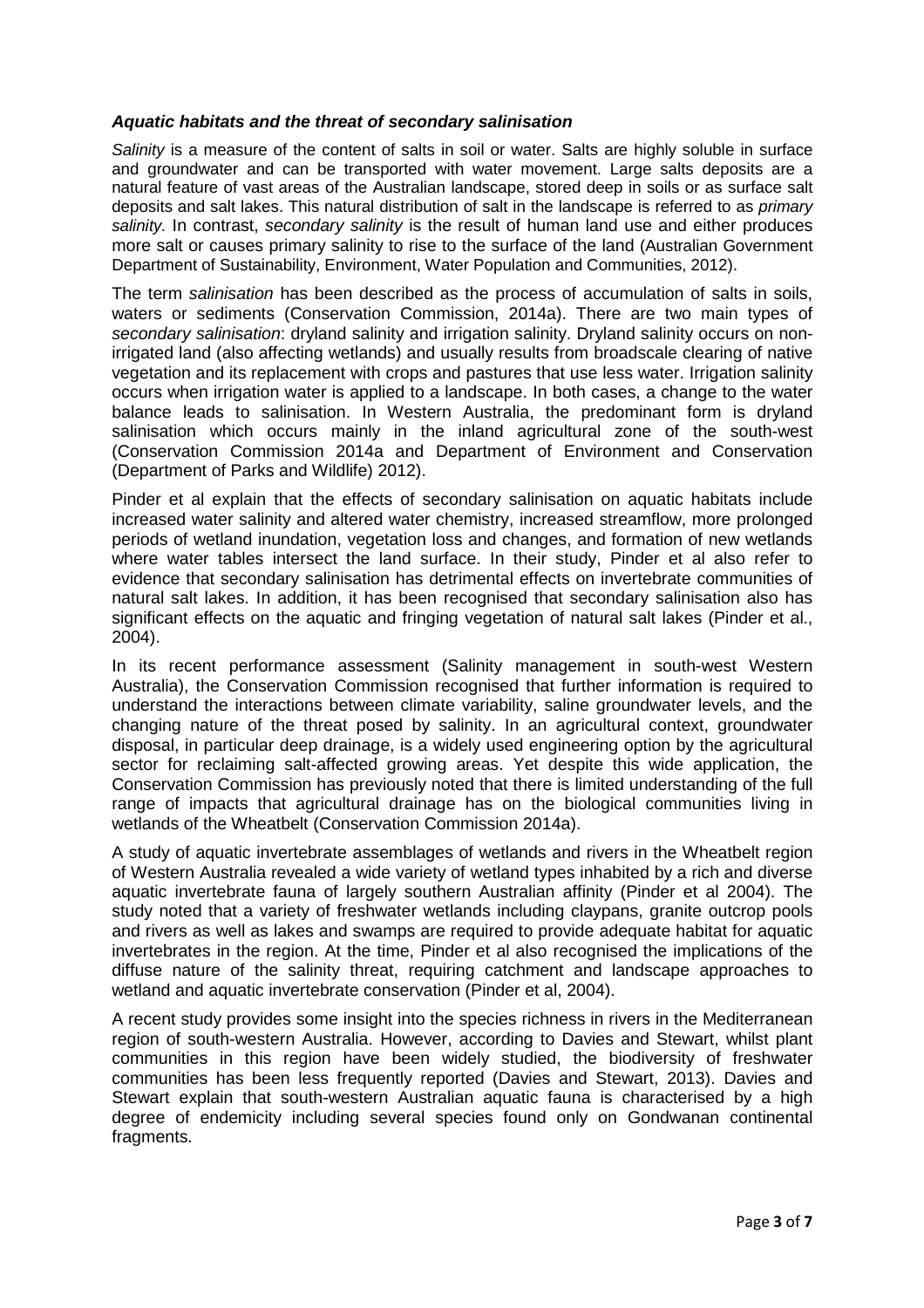#### **Groundwater-dependent ecosystems**

Groundwater–dependent ecosystems are uniquely adapted features of the Western Australian landscape, especially on the Swan and Scott coastal plains (CSIRO, 2009). It has been noted that perhaps the most documented group of studies of the response of groundwater–dependent ecosystems in Australia are those relating to phreatophytic $3$ vegetation and watertable decline as a result of groundwater pumping and rainfall regime change on the Gnangara (groundwater) Mound on the Swan Coastal Plain in Western Australia (Richardson et al, 2011). This aquifer supports several groundwater–dependent ecosystems within the Parks and reserves of Yanchep and Neerabup planning area including wetland and cave ecosystems, as well as terrestrial vegetation with varying degrees of groundwater dependency (Conservation Commission, 2012).

Eamus et al 2006 explain that when groundwater–dependent ecosystems are threatened by insufficient supply of groundwater, all the ecosystem services provided by that ecosystem may be threatened. Eamus et al describe examples of these ecosystem services as including soil formation, prevention of soil erosion, regulation of water flow (surface, subsurface and groundwater recharge), water purification, tourism value and carbon sequestration.

Groundwater-dependent ecosystems can be located in marine, coastal, riparian, in-stream, terrestrial and in cave and aquifer environments. The following three primary classes of groundwater-dependent ecosystems have been identified (Eamus et al 2006):

- 1. Aquifer and cave ecosystems, where stygofauna (groundwater–inhabiting organisms) reside within the groundwater resource.
- 2. All ecosystems dependent on the surface expression of groundwater including baseflow rivers and streams, wetlands, some floodplains and mound springs and estuarine seagrass beds.
- 3. All ecosystems dependent on subsurface presence of groundwater, often accessed via the capillary fringe (non-saturated zone above the saturated zone of the water table) when roots penetrate this zone. This class includes terrestrial ecosystems such as Banksia woodland on the Gnangara Mound in Western Australia. No surface expression of groundwater is required in this class of groundwater-dependent ecosystem.

From the above primary classes, the examples that follow will specifically address stygofauna and banksia woodland which pertain to 1 and 3 respectively.

### **Subterranean fauna: stygofauna**

Subterranean fauna are defined as fauna which live their entire lives (obligate) below the surface of the earth (EPA 2013). They are divided into two groups:

- stygofauna aquatic and living in groundwater; and
- troglofauna air-breathing and living in caves and voids

Western Australia's subterranean fauna is recognised as being globally significant because of its extraordinarily high species richness and high levels of endemism. It has been estimated that the total number of subterranean fauna species is about 4,000, most of which are unnamed or yet to be recorded (EPA, 2013). Subterranean fauna occur in most regions of the State, with particularly high diversity occurring at Cape Range, Barrow Island and the Yilgarn and Pilbara regions. The significance of subterranean fauna at Cape Range has been recognised globally. The best studied region for subterranean fauna in WA is the Pilbara, where it is estimated that about 500-550 stygofauna species are likely to be recorded. According to the EPA, research is increasingly showing that subterranean habitats

 3 Phreatophyte: plant that draws water from groundwater or the capillary zone to maintain vigour and function (see Richardson et al 2011).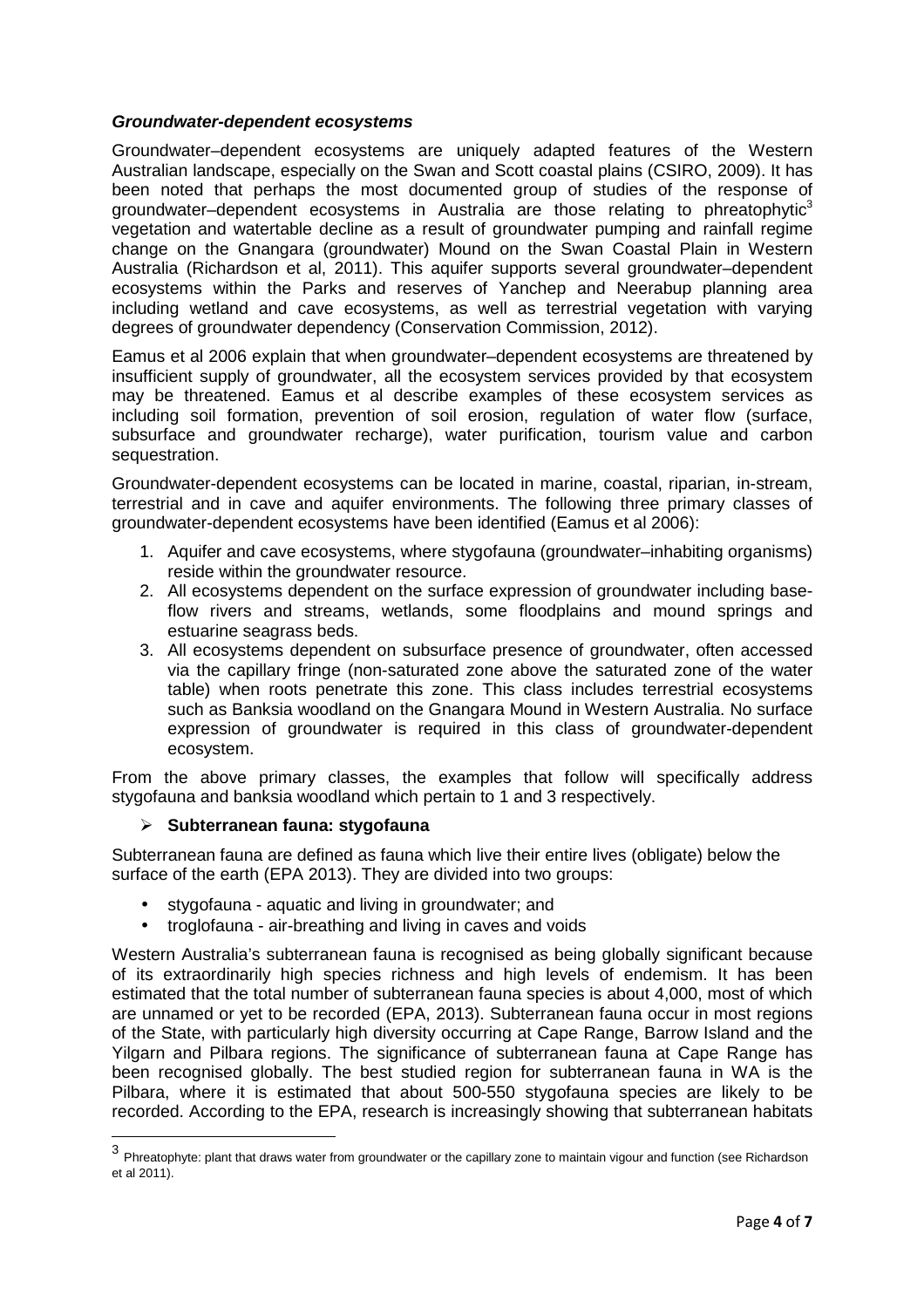contain more species than previously recognised and these are a significant portion of global diversity (EPA, 2013).

Examples of impact types include groundwater extraction/dewatering (single bore/borefield) and salinisation due to pit voids or intrusion. For instance, groundwater abstraction on stygofauna could range from a single bore impacting on a relatively large aquifer, to a series of bores impacting on a similar sized aquifer. In the former, if the duration was short and the spatial extent was low, the degree of impact would be low. In the latter, if the duration was long, the spatial extent was moderate or high and the level of water drawdown was several metres, the degree of impact would be high (EPA, 2013).

### **Banksia woodland**

Rivers are surrounded by, and interact with, the riparian vegetation adjacent to them. Groundwater therefore does not remain in isolation of surface waters (Eamus and Froend, 2006). Recharge and discharge of groundwater can occur from and to rivers and the ecology of many rivers is therefore groundwater-dependent for at least part of the year (Eamus and Froend, 2006).

In their study of the impact of groundwater abstraction on Banksia woodland in the Swan Coastal Plain, Groom et al 2000 explain that groundwater abstraction for public water supply results in lowering of the water tables, which may have a detrimental impact on ecosystems dependent on shallow groundwater. By way of example, the potential impact of groundwater drawdown on groundwater-dependent vegetation ranges from gradual changes in plant community structure, to sudden and extensive vegetation deaths.

Groom et al 2000 also recognise that reducing the impacts of drawdown on the native vegetation surrounding groundwater production bores and wellfields is an important task for managers of groundwater resources, the understanding of which is vital for the maintenance of groundwater levels necessary to support the water requirements of terrestrial vegetation.

## **The Conservation Commission's Position**

Mitigation of environmental impacts is fundamental in the protection of surface and groundwater biodiversity values of lands vested in the Conservation Commission of Western Australia. In this regard, the Conservation Commission notes that the first principle of the WA Environmental Offsets policy states that environmental offsets will only be considered after avoidance and mitigation options have been pursued. In addition, environmental offsets will not be considered in the absence of proposed strategies to avoid and mitigate environmental impacts (see EPA, 2011).

Mitigation measures that lessen the significance of environmental impacts in general (such as avoidance and minimisation) recognise and value Government processes that result in the identification of lands for reservation under the CALM Act towards the goal of a comprehensive, adequate and representative reserve system in Western Australia.

Since research is increasingly showing that subterranean habitats contain more species than previously recognised and these are a significant portion of global diversity<sup>4</sup>, proposals to take water in Conservation Commission vested lands should demonstrate consideration for the precautionary principle as articulated in both the CALM Act and the EP Act:

> If there are threats of serious or irreversible environmental damage, the lack of full scientific certainty should not be used as a reason for postponing measures to prevent environmental degradation.

4 EPA 2013

l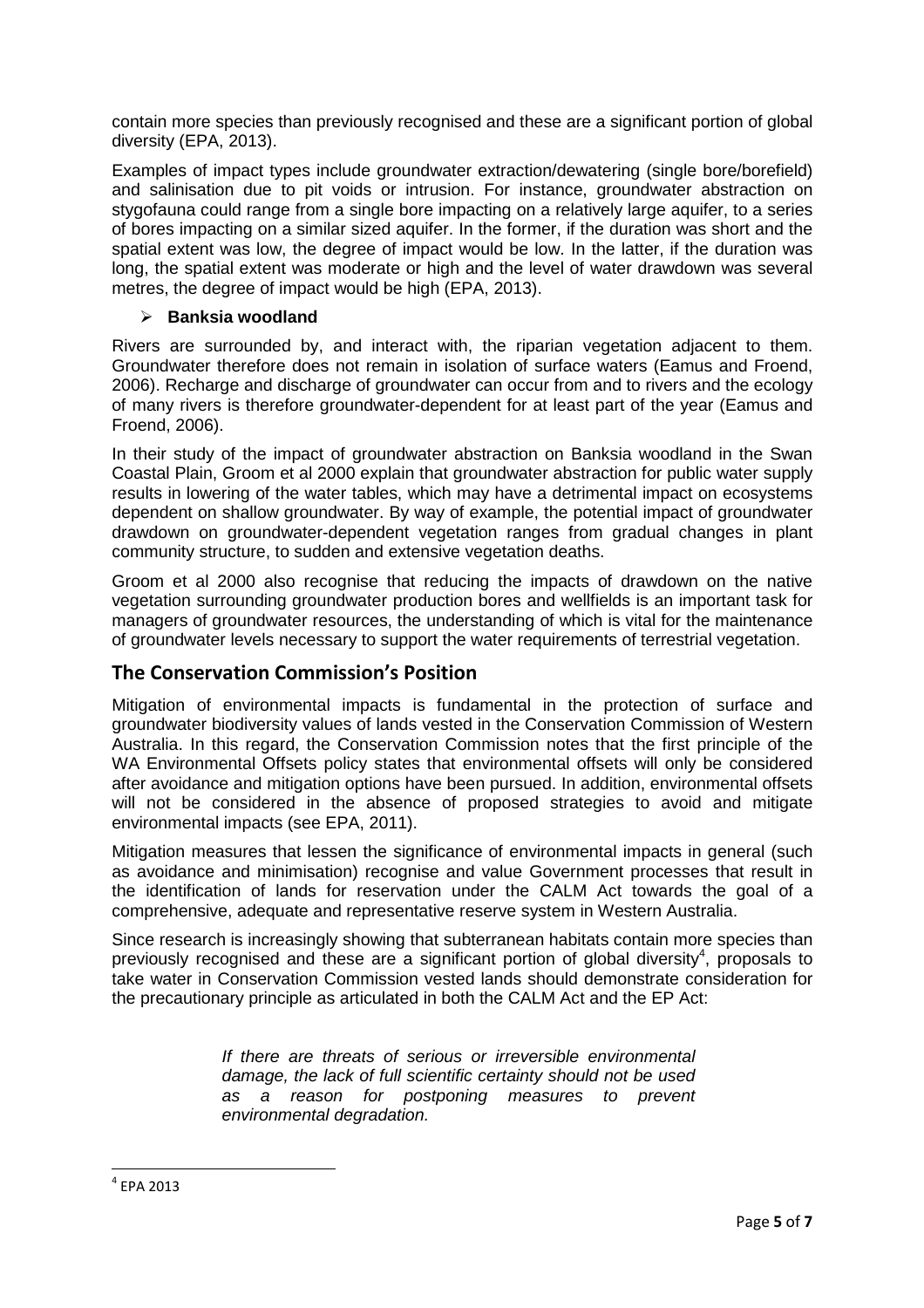The Conservation Commission recognises that surface and groundwater management cuts across different tenures and agency responsibilities. Measures to protect surface and groundwater biodiversity values of lands vested in the Conservation Commission of Western Australia are also a shared responsibility between land managers and adjacent land users.

The Conservation Commission expects to be consulted by relevant government agencies including Parks and Wildlife and the Office of the Environmental Protection Authority in cases where potential direct or indirect environmental impacts on surface and groundwater biodiversity values of lands vested in the Conservation Commission of Western Australia are anticipated.

### **References**

Department of Sustainability, Environment, Water Population and Communities (2012) Salinity and water quality. Australian Government. Available from www.environment.gov.au. Accessed October 2014.

Conservation Commission (2014a) Salinity management in the south-west of Western Australia, Conservation Commission of Western Australia, Kensington.

Conservation Commission (2014b) Criteria for developing Key Performance Indicators for management plans prepared under the Conservation and Land Management Act 1984. Conservation Commission of Western Australia, Kensington.

Conservation Commission (2013) Forest management plan 2014-2023, Conservation Commission of Western Australia, Kensington.

Conservation Commission (2012) Parks and reserves of Yanchep and Neerabup management plan 2012, Conservation Commission of Western Australia, Crawley.

Conservation Commission (2006) Submission to the Environmental Protection Authority South West Yarragadee Water Supply Development: Sustainability Evaluation Environmental Review and Management Programme. Conservation Commission of Western Australia, Crawley.

CSIRO (2008) Salinity Fact Sheet: CSIRO Land and Water. The Commonwealth Scientific and Industrial Research Organisation. Available from www.csiro.au. Accessed October 2014.

 CSIRO (2009) Water yields and demands in south-west Western Australia. A report to the Australian Government from the CSIRO South-West Western Australia Sustainable Yields Project. CSIRO Water for a Healthy Country Flagship, Australia.

Davies., P.M., Stewart., B.A., (2013) Aquatic biodiversity in the Mediterranean climate rivers of southwestern Australia. Hydrobiologia 719, pp 215-235.

DEC (2012) A guide to managing and restoring wetlands in Western Australia. Department of Environment and Conservation, Perth.

DoW (2013) Guidance note 7: managing the hydrology and hydrogeology of water dependent ecosystems in urban development, Department of Water, Perth.

Eamus D., Froend R., (2006) Groundwater-dependent ecosystems: the where, what and why of GDEs. Australian Journal of Botany 54, 91-96.

Eamus D., Froend R., Loomes R., Hose G., Murray B., (2006) A functional methodology for determining the groundwater regime needed to maintain the health of groundwaterdependent vegetation. Australian Journal of Botany 54, pp 97-114.

EPA (2011) WA Environmental Offsets Policy. Environmental Protection Authority, Perth, Western Australia, September.